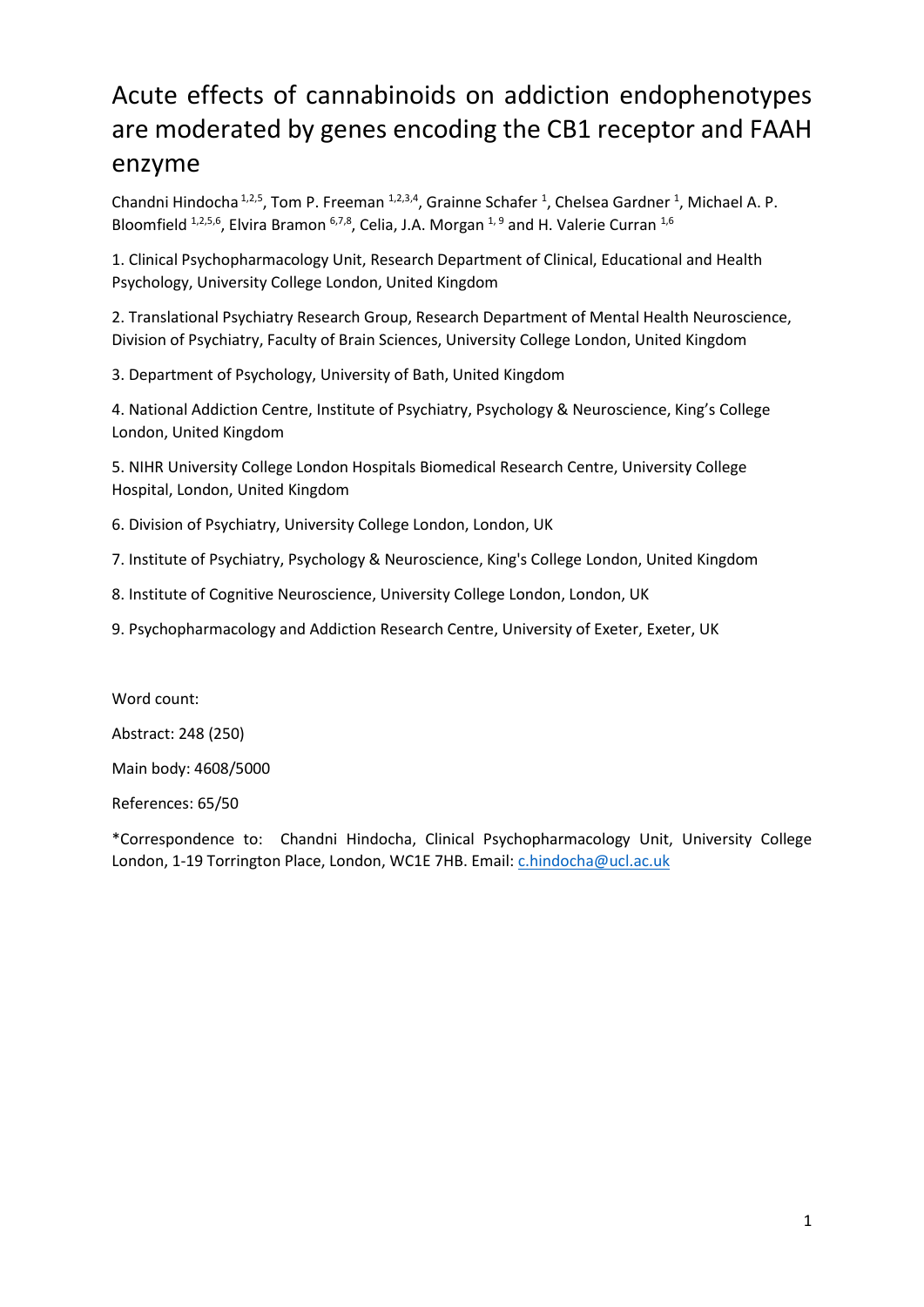# **Abstract**

Understanding genetic factors that contribute to cannabis use disorder (CUD) is important, but to date, findings have been equivocal. Single nucleotide polymorphisms (SNPs) in the Cannabinoid receptor 1 gene (CNR1; rs1049353, rs806378) and Fatty Acid Amide Hydrolase (FAAH) gene (rs324420) have been implicated in CUD. Their relationship to addiction endophenotypes such as cannabisrelated state satiety, the salience of appetitive cues and craving after acute cannabinoid administration has not been investigated. Forty-eight cannabis users participated in a double-blind, placebo-controlled, four-way crossover experiment where they were administered 4 treatments in a randomised order via vaporisation: placebo, Δ<sup>9</sup>-tetrahydrocannabinol (THC) (8mg), THC+Cannabidiol (THC+CBD) (8mg + 16mg), CBD (16mg). Cannabis-related state satiety, appetitive cue salience (cannabis, food), and cannabis craving were assessed each day. Participants were genotyped for rs1049353, rs806378 and rs324420. Results indicated CNR1 rs1049353 GG carriers showed increased state satiety after THC/THC+CBD administration, in comparison to placebo and reduced the salience of appetitive cues after THC in comparison to CBD administration; A carriers did not vary on either of these measures indicative of a vulnerability to CUD. CNR1 rs806378 CC carriers showed greater salience to appetitive cues in comparison to T carriers but there was no evidence for changes in state satiety. FAAH rs324420 A carriers showed greater bias to appetitive cues after THC, in comparison to CC carriers. FAAH CC carriers showed reduced bias after THC in comparison to CBD. No SNPs modulated craving. These findings identify candidate neurocognitive mechanisms through which endocannabinoid system genetics may influence vulnerability to CUD.

Keywords: addiction; cannabis; CBD; craving; THC; endophenotype; salience; addiction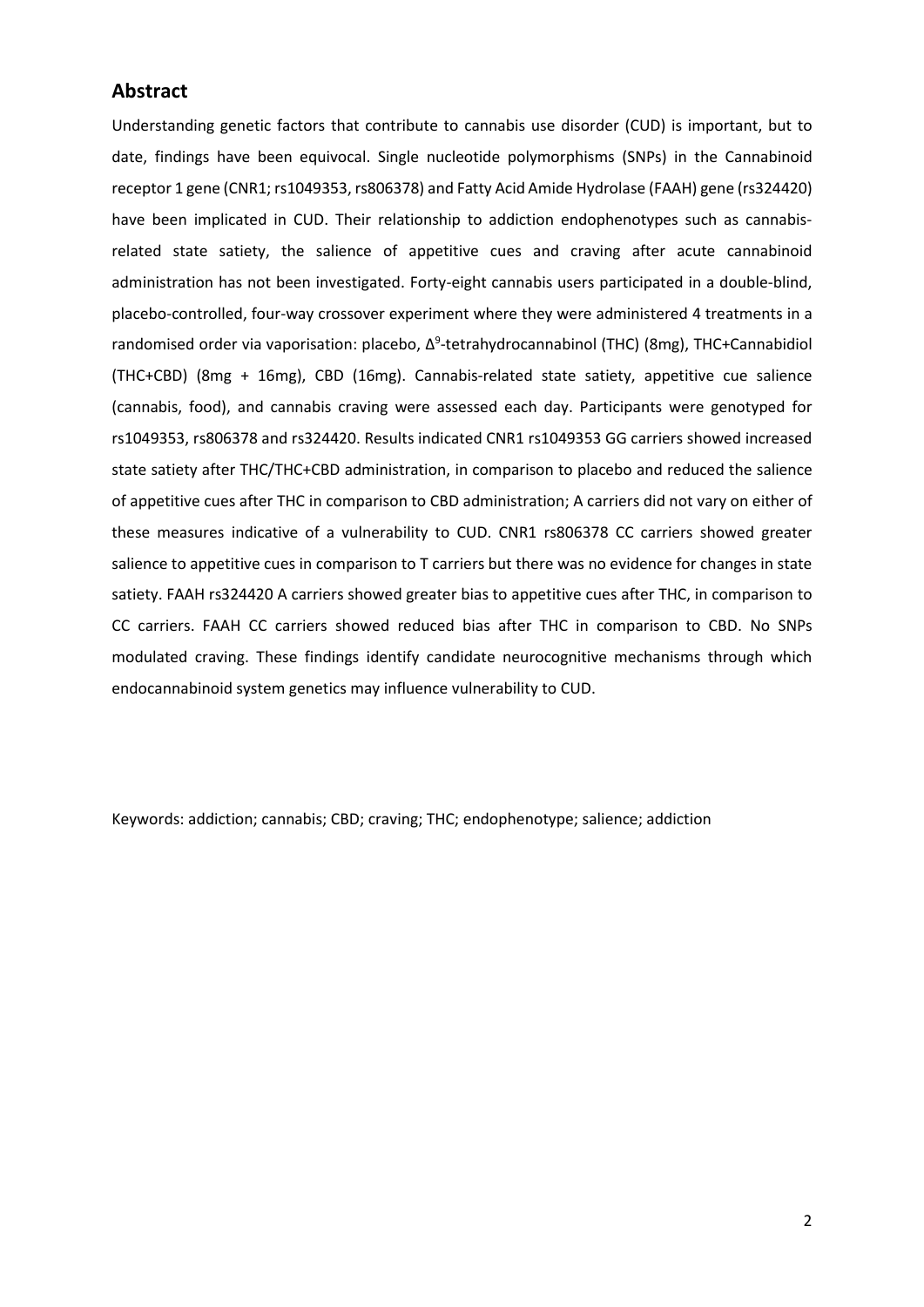## **Introduction**

Problematic drug use is influenced by both environmental and genetic factors with genetic variation accounting for ~40 to 60% of the variance of the total risk in vulnerable individuals(1). Policies regarding cannabis use worldwide are becoming more liberal. Investigating individual differences in the vulnerability and resilience to the harmful effects of cannabis has become a priority area of research. This is particularly important because cannabis currently stands poised to join alcohol and tobacco as a legal drug across the globe, meaning rates of cannabis use disorders (CUDs) may also rise. CUDs account for the largest global burden of disease related to cannabis(2). The endocannabinoid system is fundamental in drug use/abuse(3). Genetic differences in the endocannabinoid system may contribute to an individual's vulnerability or resilience to cannabis dependence.

The primary psychoactive cannabinoid in cannabis, Δ<sup>9</sup>-tetrahydrocannabinol (THC), is a partial agonist at the cannabinoid receptor type 1 (CB1R). Using cannabis can lead to the development of CUD which affects ~9% of those who initiate use(4). The percentage of THC in cannabis has been increasing over the past two decades mirroring increased demand for treatment for CUD(5). Cannabidiol (CBD), the second most abundant cannabinoid found in many cannabis plants is neither intoxicating(6) nor rewarding(7) and has several psychopharmacologically opposite effects to THC, but its mechanism of action has not fully been determined(8). CBD acts as a negative allosteric modulator of the CB1R; and/or increases the inhibition of fatty acid amide hydrolase (FAAH); the main degradative enzyme of anandamide, thus indirectly regulating the activity of the CB1R. The ratio of THC:CBD is important as CBD protects against the development of CUD and psychotic-like effects of THC(9-11). Moreover, preparations of CBD are commonly used alone and are available commercially, therefore it is important to investigate the interaction between CBD and genetic variation in the endocannabinoid system.

The CNR1 gene encodes CB1R and is located on chromosome 1(12). Meta-analyses have found that polymorphisms in CNR1 have been associated with cannabis, alcohol, nicotine and cocaine dependence(12, 13). These polymorphisms are also associated with potential CUD endophenotypes such as functional reward-related brain activity during exposure to cannabis cues(14). As such, genetic influences may therefore alter other mechanisms related to CUD – such as craving, satiation and drugcue salience.

Endocannabinoid signalling is terminated by enzymes such as FAAH. FAAH inhibition is a mechanism that is currently being investigated as a treatment of CUD in humans(15, 16). The rs324420 Single Nucleotide Polymorphism (SNP) of the FAAH enzyme is a C to A polymorphism which results in a proline to a threonine substitution at codon 129(12). Those with the A allele have reduced FAAH expression (17, 18). This reduction has been associated with problematic cannabis use(17, 19) and

3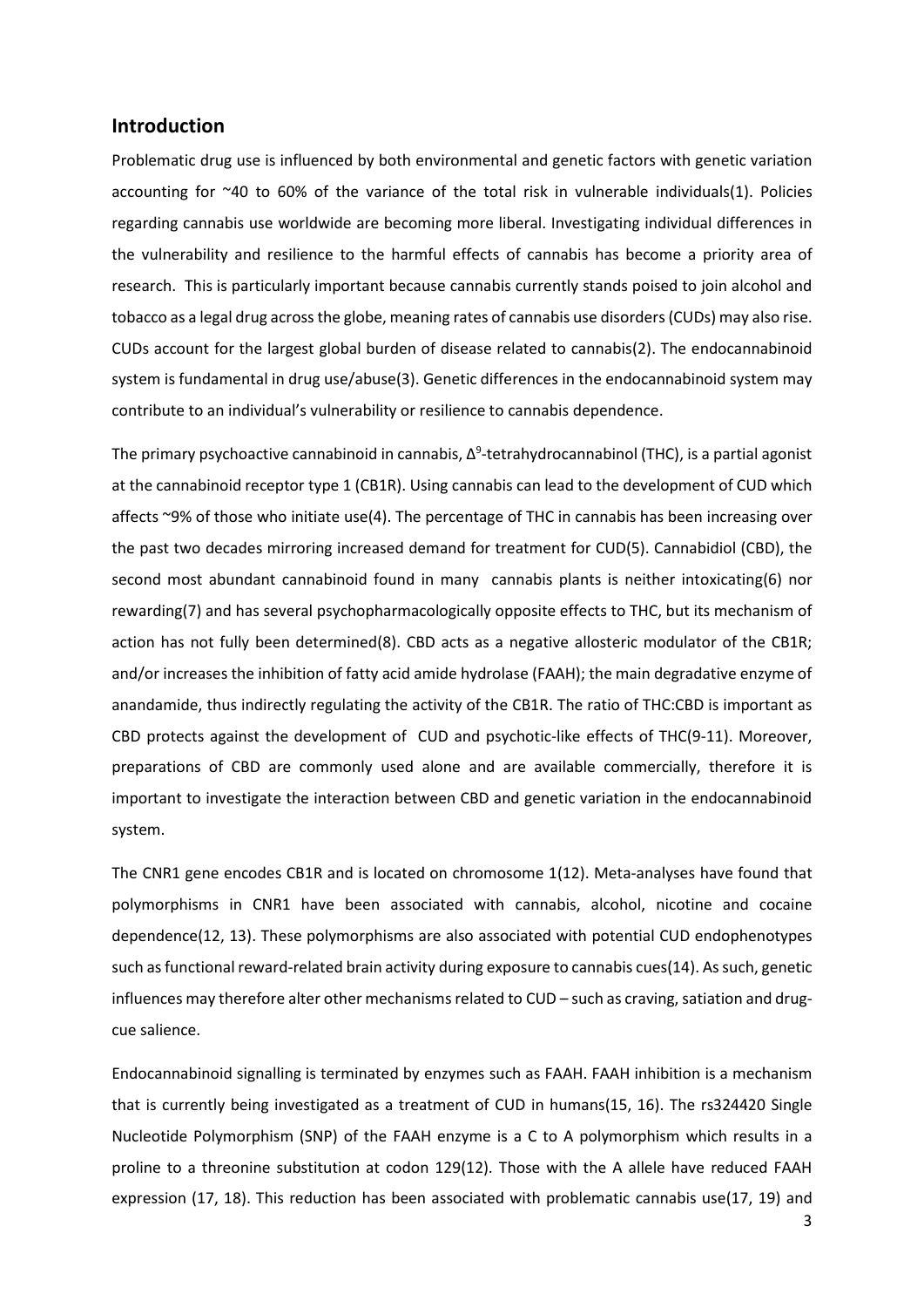putative endophenotypes such as craving and withdrawal after short-term abstinence(20). However, the C allele has also been associated with cannabis dependence in Genome Wide Association Studies (GWAS) (19) as well as other potential endophenotypes such as greater craving and withdrawal after short-term abstinence (20, 21). Filbey, et al. (14) found that those who were homozygous for the C allele showed greater activation in reward circuitry (which included the orbitofrontal cortex, anterior cingulate gyrus and the nucleus accumbens) after a cannabis cue reactivity paradigm, in comparison to A allele carriers. However, no studies have investigated how genes related the endocannabinoid system predict CUD-related endophenotypes after controlled acute administration of cannabinoids.

Our innovative approach was to study, in depth, the neurocognitive endophenotypes of CUD after acute cannabinoid administration, which may be more valid than a single dichotomous variable such as a diagnosis of CUD itself(22). We focussed upon three endophenotypes of CUD which are distinct but related processes in CUD. Firstly, attentional processing is an important transdiagnostic marker for depression, anxiety and drug dependence(15, 23). THC:CBD ratio predicts attentional bias to cannabis cues when intoxicated, with those using more CBD in their cannabis strains showing reduced attentional bias (9). The salience of appetitive cannabisstimuli is also related to *frequency* of cannabis use; dependence on the drug itself, and craving(24-26). Secondly, craving, or the intense desire for a reward, is a primary behavioural component of CUD which motivates drug use and predicts cannabis use after 6 months in adults and adolescents(27, 28). Thirdly, cannabis-related satiety after acute ingestion of the drug is a key element of CUD. In line with common theories of addiction(29), after acute intoxication, there is reduced incentive value of cannabis i.e. satiety temporarily devalues the rewarding effect of cannabis and reduces "wanting" which would be evidenced by an increase in reported state satiety, a reduction in craving and attentional bias to drug cues. Therefore, when these related processes are unaffected by acute intoxication then this is a key indicator of CUD. Satiety is related to loss of control and tolerance measures which is reflected in DSM-5 CUD criterion "taking the drug in larger amounts for longer than intended"(30).

Our primary aim was to investigate if and how genetic variants in the endocannabinoid system, in particular the CB1 receptor (rs1049353 and rs806378) and the FAAH enzyme (rs324420) would modulate the acute response to cannabinoids, in relation to promising endophenotypes: cannabisrelated satiation, the salience of appetitive cues and craving. To this end, in this preliminary candidate gene investigation, we carried out a randomised, double-blind, crossover study where participants were administered THC(8 mg), THC(8 mg)+CBD(16 mg), CBD(16 mg) and placebo (ethanol vehicle) across four separate sessions. We hypothesise that CNR1 rs1045393 A allele carriers (versus G carriers), rs806378 T carriers (versus C carriers) and FAAH 324420 C carriers (versus A carriers) would show greater indicators of CUD which would be evidenced by greater drug cue salience, lower satiation and greater craving after intoxication with THC. Moreover, given research that suggests that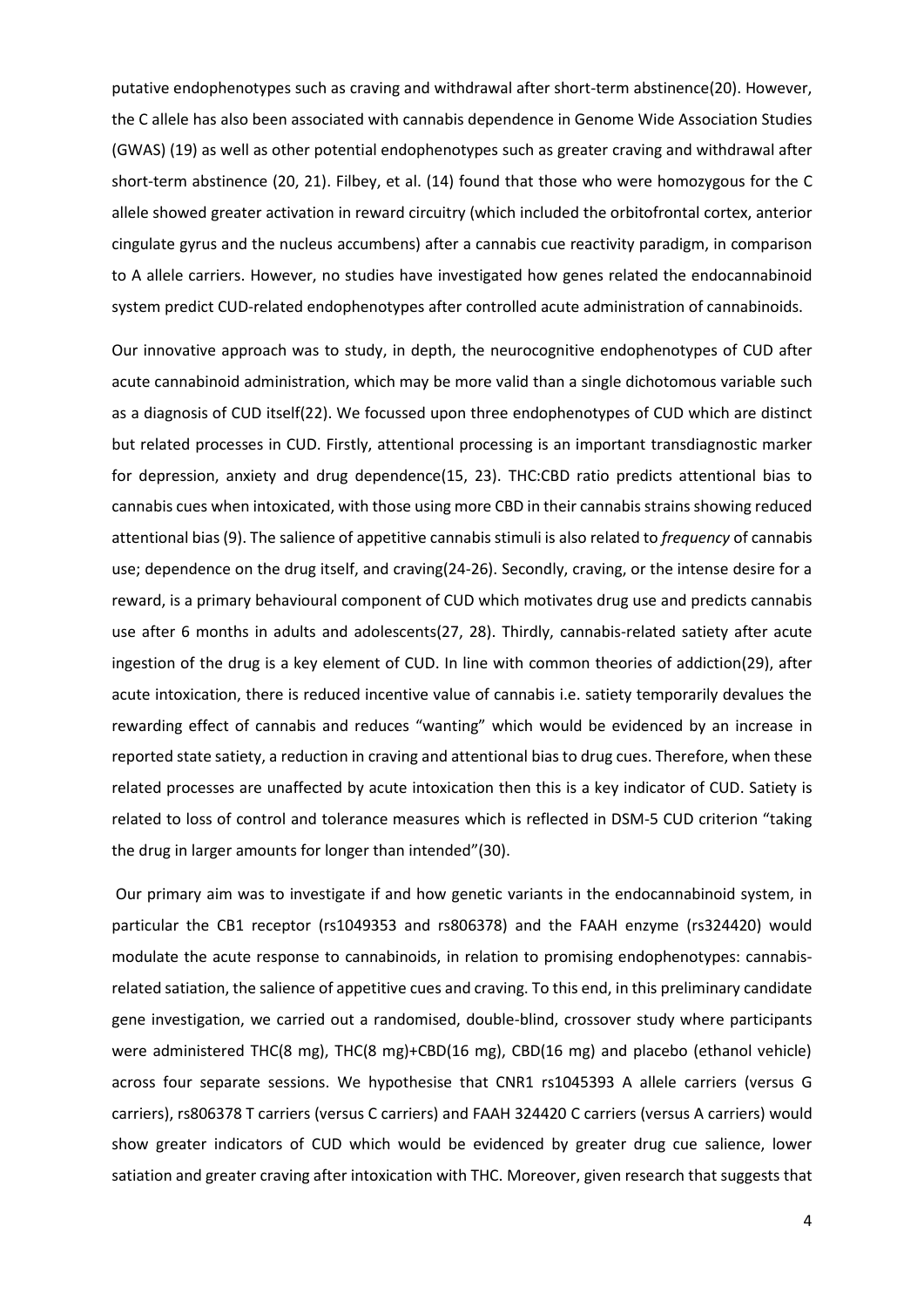CBD protects against the dependence-related effects of THC (Morgan et al 2010), differential effects of drug conditions were expected on CUD-endophenotypes, although how this would interact with genotype was exploratory, given the paucity of research in this area. The main outcome of interest was interactions between drug and genotype.

# **Material and Methods**

#### **Participants**

Forty-eight participants were recruited for the acute drug challenge study on the basis of having previously volunteered in a large scale study of over 400 cannabis users where genotyping was conducted(31). Participants were aged between 16 and 23 years wherein participants had a wide range of cannabis exposure from 1 day per month to daily use and were recruited via word of mouth and snowball sampling(11). Participants for this study were recruited based on 1) schizotypy as measured by the Schizotypal Personality Questionnaire score (top and bottom quartiles) and 2) Frequency of cannabis use ("light"=1-24 days per month; "heavy"=25+ days per month). This study is a secondary analysis concerned with genetic associations across the whole sample regardless of subgroup. For this study, which had a sample size of 48, we conducted a sensitivity power analysis (32) for a repeated measures ANOVA (within-between interaction) which showed we had 80% power to detect a small-to-medium effect size (Cohen's d=0.34) at an alpha of 0.05 with 2 groups, 4 measures and an r=0.5 between measures. Additional data from this study on facial affect recognition and visual analogue scales(6) and psychotomimetic symptoms and memory function have been reported elsewhere(33).

Participants were matched for age and Spot the Word score (as a correlate of premorbid verbal IQ) (34) scores across frequency groups. Inclusion criteria were: (i)self-reported abstinence (confirmed with saliva and urinary tests on each experimental day) from cannabis, other drugs and alcohol use for 24h prior to each test day; (ii)English fluency, (iii)normal/corrected to normal vision. Exclusion criteria were: current self-reported (i)respiratory/physical health problems, (ii)pregnancy or the risk of being pregnant, (iii)clinically diagnosed learning impairments, (iv)clinically diagnosed schizophrenia/psychosis or substance abuse problems, and (v)illicit drug use other than cannabis more than once a week.

#### Design

A four session, randomised, double-blind crossover design was used to compare the acute effects of THC (8mg), CBD (16mg) and their combination (8mg THC+16mg CBD) with placebo (ethanol vehicle). Both cannabinoids were formulated in alcohol solution and were purchased from STI Pharmaceuticals (Brentwood, Essex, UK). Treatment order across the 4 sessions was determined by a balanced Latin square resulting in 12 combinations.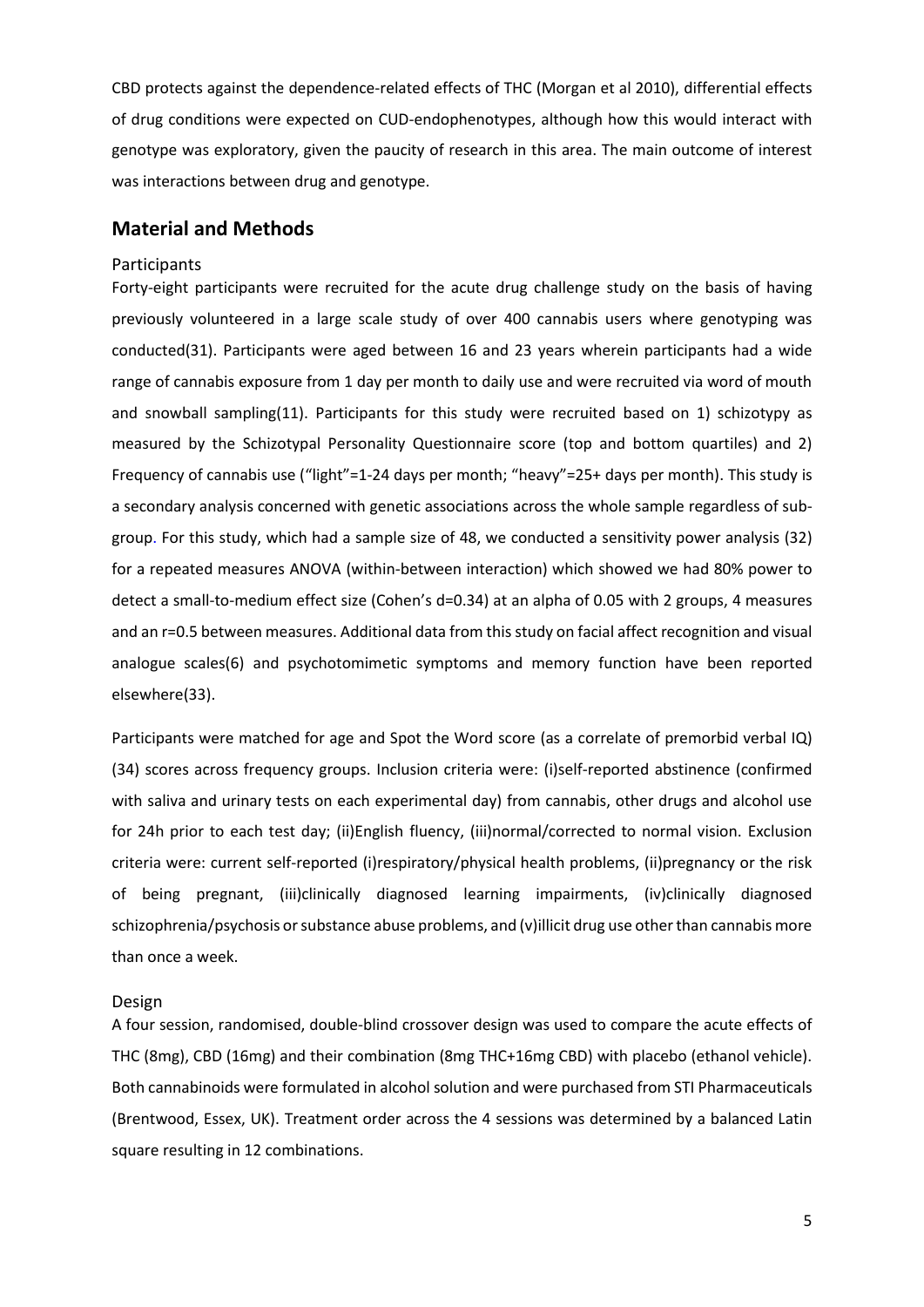#### Drug administration

Cannabinoids and placebo (ethanol vehicle) were administered using a Volcano Medic Vaporisor (Storz & Bickel, Tuttlingen, Germany). 8mg THC dissolved in ethanol and 16mg of CBD dissolved in ethanol were administered on a 10-second inhalation cycle wherein participants was instructed to first fully exhale, next fully inhale from the balloon, hold their breath for 10 seconds and then fully exhale; this was repeated until the balloon was empty. This inhaled dose of THC has been found to produce effects on human brain and behaviour, including psychotic-like symptoms, memory impairment and cannabis reward processing(35, 36). The 2:1 ratio of CBD:THC reflects the upper limit (mean+ 3 SD) found in high CBD/low THC cannabis preparations in the UK(37). Detailed information about concealment and blinding can be found in Hindocha, et al. (6) and Morgan et al.(33).

#### Genotyping

DNA was obtained from cheek swabs of all participants who completed the assessments described above. DNA extraction was performed using standard phenol–chloroform methods. Analyses were performed on two SNPs of CNR1: rs1049353, rs806378 and one single-nucleotide polymorphism of the FAAH gene (rs324420). Off the shelf Taqman assays for these polymorphisms are available as a kit (Applied Biosystems, Life Technologies, Paisley, UK). Genotype calls were discriminated on the basis of algorithmic membership of three clusters representing homozygote A/A, heterozygote A/G, and homozygote G/G genotype classes for CNR1 rs1049353, C/C, C/T and T/T for CNR1 rs806378 and CC/AC/AA for FAAH rs324420. Individuals with the minor allele of these SNPS were combined for power and due to the rarity of these alleles. For rs1049353, those with the minor allele of A, were combined with heterozygotes AG according to convention(38). For CNR1 rs806378, those with the minor allele T were combined with heterozygotes CT and for FAAH rs324420, the minor allele A, was combined with the heterozygote AC. Data was missing for 6 individuals for rs1049353, 3 individuals for rs806378 and 4 individuals for rs324420.

#### Baseline Assessments

Under non-intoxicated conditions, participants completed the Beck Depression Inventory(39), Spielberger Trait Anxiety Inventory(40), Schizotypal Personality Questionnaire(41), Severity Of Dependence Scale(42) and a drug history(6, 33) (see table 1).

## Assessment of Endophenotypes

*Bodily Symptoms Scale (BSS)(43): "want to smoke a joint" single item to assess state satiation.*  The BSS was designed to detect physical symptoms of acute cannabinoids administration. Participants rated on scale from 0 (do not want to smoke a joint) to 10 (really want a joint), how much they wanted to smoke a joint. This measure was assessed twice, both 10 and 70 minutes post-drug administration (taking approximately 2 minutes). This measure was used to index state satiation.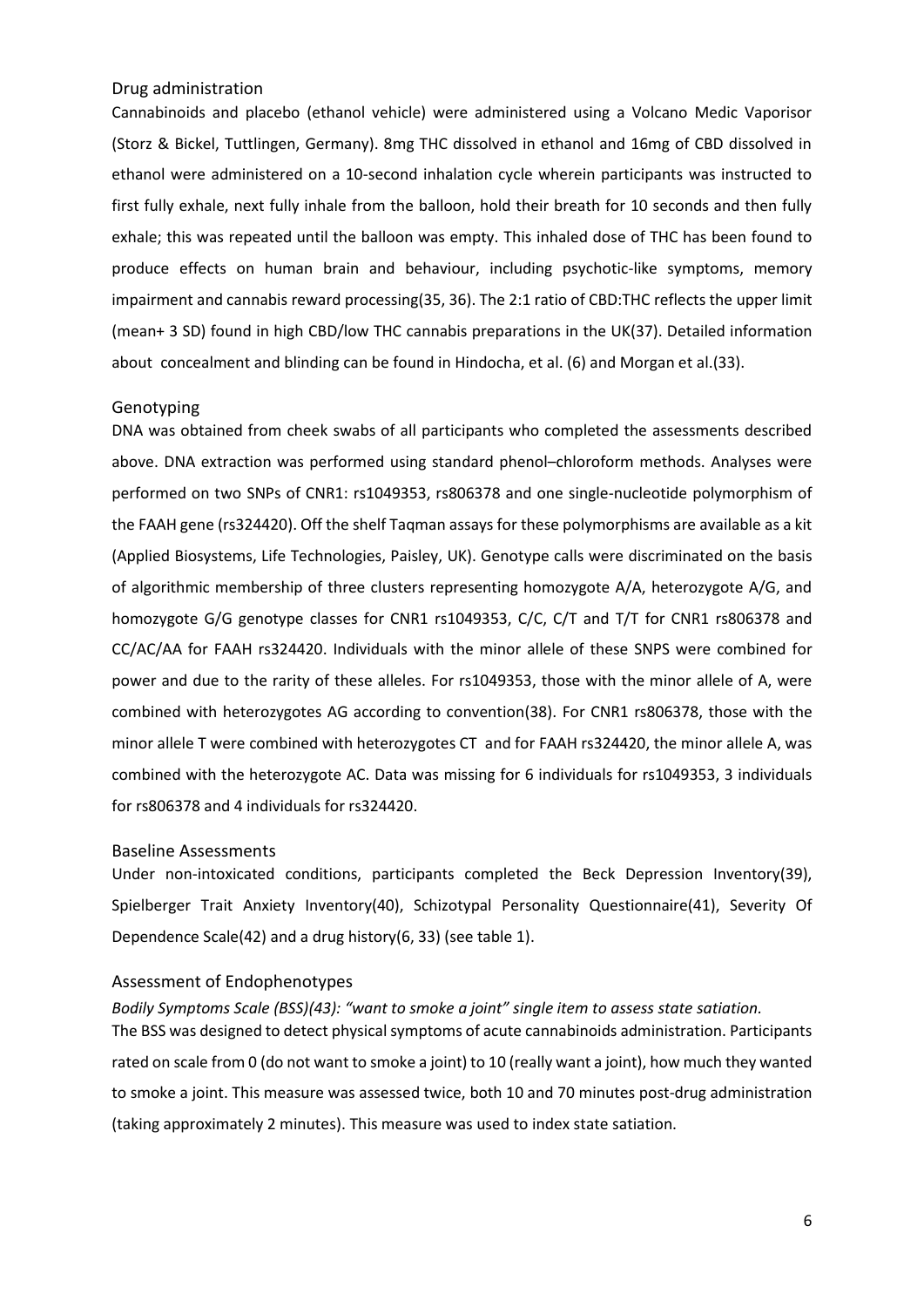#### *Dot Probe task (Fig 1)*

Adapted from Morgan, et al. (9), this computer-based dot-probe paradigm was used to assess attentional bias to both cannabis- and food-related stimuli. Ten colour photographs of cannabisrelated stimuli and 10 colour photographs of food-related stimuli were used, with each image simultaneously paired with a neutral photograph matched as closely as possible for visual composition and complexity. A total of 80 of the 160 total trials were critical trials of which 40 featured cannabisrelated and 40 food-related stimuli, each presented twice for 250ms. Only the short exposure time was chosen to index automatic (250ms) processing. The critical (food- or cannabis-related) images appeared once on the left and once on the right at each time interval. The side at which the probe appeared was counterbalanced across all the trials. An asterisk was used as the probe. A total of 10 neutral practice trial pairs were used as training, followed by two blocks of 80 experimental trials. Short break occurred between blocks. Versions were randomised across testing days. Each trial began with a central fixation cross shown for 1000ms, after which a pair of matched images would appear, one on each side of the fixation cross, for 250ms durations. Both images then disappeared revealing the probe behind one of the two images. Participants were required to respond to the probe as quickly as possible by pressing a button corresponding to the relevant side of the screen. The task took place approximately 25 minutes after drug administration and lasted approximately 10 minutes. Attentional bias was calculated as the difference in reaction time between when the probe replaced the neutral compared with the incentive (cannabis/food) stimulus [Rtneutral-RTincentive], such that a greater difference indicated greater bias toward that stimulus.

#### *Marijuana Craving Questionnaire (44)*

A short 12-item questionnaire was given to assess current craving for cannabis. Participants completed the MCQ immediately after the attentional bias task; approximately 35 minutes post-drug and taking approximately 2 minutes. The MCQ is reliable for assessing craving in cannabis users not seeking treatment.

#### Procedure

Experimental sessions occurred on four occasions each separated by a one-week washout to minimize carry-over effects (>3 times elimination half-life of THC (6)). On each (identical) session, 10 minutes after drug administration, participants completed the BSS to assess cannabis related state satiety (T1), they completed the dot probe task to assess appetitive cue salience at 25 minutes post-drug administration, the MCQ at 35 minutes and the BSS again (T2) at 70 minutes post-drug administration. The full test battery took approximately 1.5 hours on each test day. Other tasks conducted during the session are reported elsewhere (6, 33). Acute drug effects were monitored throughout the session (see supplementary figure 1 reproduced from (6)). Participants were reimbursed £120 for their time on the last testing day and debriefed fully. All participants provided written, informed consent on each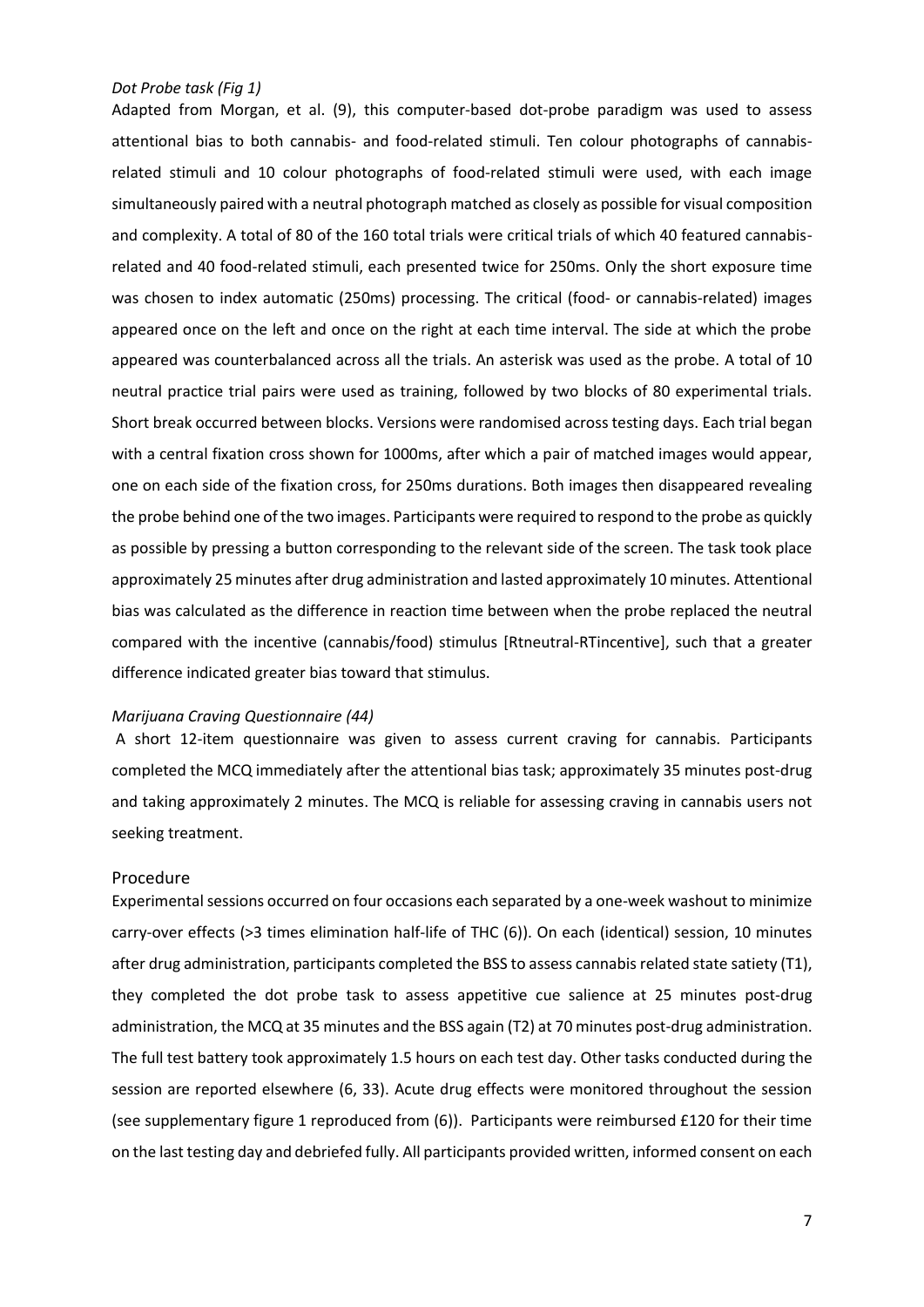occasion and ethical approval was given by the UCL Research Ethics Committee and was conducted in accordance with the Declaration of Helsinki.

## Statistical analysis

All analyses were conducted with SPSS 24.0. Syntax are available from CH on request. Outliers and normality were assessed via diagnostic plots. Extreme outliers (>3 times interquartile range) were winsorized within-group to the next highest/lowest value +/- 1. Descriptive statistics (table 1) based on genotype were conducted with one way analysis of variance (ANOVA) and Chi-Squared tests. When variances were not equal between groups (assessed using Levene's test) then unequal variances (Welch's) t-tests were used.

Analyses were completed using the general linear model repeated measures ANOVA (RMANOVA) with each model containing a within-subjects factor of drug (placebo, THC, THC+CBD, CBD) and a betweensubjects factor of genotype i.e. a 4 (drug) x 2 (genotype) RMANOVA. For attentional bias, there was an additional within-subjects factor of stimulus type (cannabis, food) which led to a 4 (drug) x 2 (stimuli) x 2 (genotype) RMANOVA. For BSS "want to smoke a joint", there was additional withinsubject factor was time as the assessment was taken twice  $(T1 - 10$  minutes post-drug,  $T2 - 70$  minutes post drug) which led to a 4 (drug) x 2 (genotype) x 2 (time) RMANOVA. Greenhouse Geisser corrections were applied for violations of sphericity (degrees of freedom are rounded to the nearest integer Main effects of drug were explored with *a priori* simple contrasts versus placebo to reduce the number of comparisons (i.e. placebo vs. THC, placebo vs. THC+CBD and placebo vs. CBD). Interactions between factors were explored with Bonferroni-corrected pairwise comparisons locally within each omnibus term. The main factor of interest was a drug x genotype interaction.  $\eta^2$  was calculated as the SSeffect/SStotal.

# **Results**

## **Sample Characteristics** (Table 1)

CNR1 rs1049353 genotypes were in Hardy-Weinberg equilibrium (G/G=20, A/G=17, AA=5;  $\chi^2$  (2)= 0.21, p=0.64), as was CNR1 rs806378 (C/C=18, C/T=24, T/T=3;  $\chi^2(2)$ =1.04, p=0.17) but there was some evidence that FAAH rs324420 (C/C=30, A/C=10 and A/A=4;  $\chi^2(2)$ =4.00, p=0.05) was not. As seen in table 1, participants did not differ on demographics or trait mood scales based on genotype groupings for CNR1 rs1049353, CNR1 rs806378, or FAAH rs324420. Genotype groups differed significantly on the SDS where those who were homozygote GG for the CNR1 rs1039353 SNP, had a higher cannabis dependence score than A carriers, but groups did not differ on cannabis use variables. Additionally, a significant difference was observed for FAAH rs324420 CC homozygotes who had used cannabis more recently than A carriers.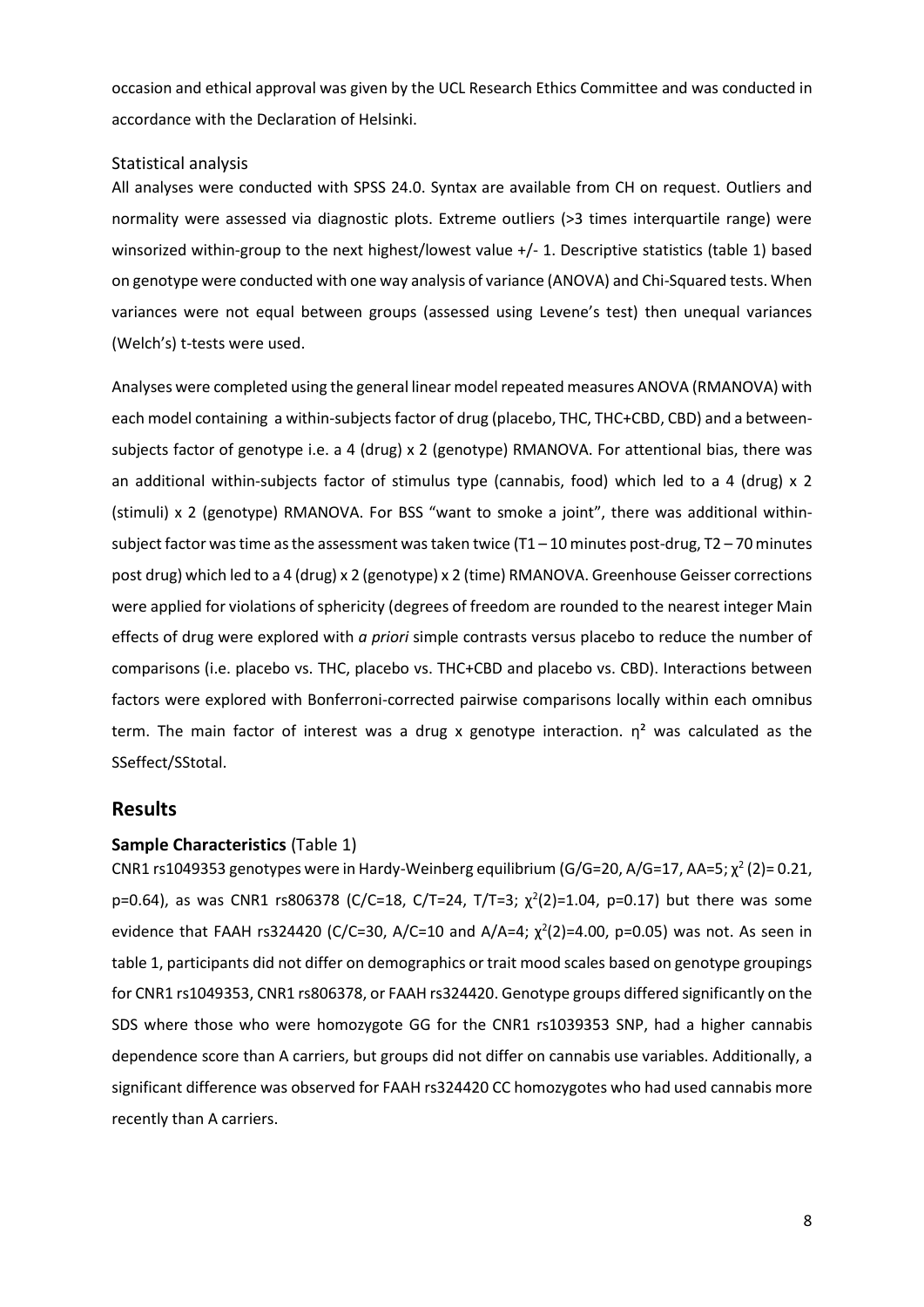#### **BSS "Want to smoke a joint"**

#### *CNR1 rs1049353 (Fig 2)*

There was a drug x genotype interaction (*F*(3,105)=4.192, *p*=.008, *η²*=.05). The interaction was explored with Bonferroni-corrected pairwise comparisons which showed those with the GG genotype had *decreased* wanting to smoke a joint after both THC (*p*=.016; d=.52) and THC+CBD (*p*<.001, d=.52), but not CBD (*p*=.137, d=.31) in comparison to placebo. Those with the A allele did not experience this reduction after THC/THC+CBD administration (both *p's*=1.000). There was a main effect of drug (*F*(3,105)=4.206, *p*=.007, *η²*=.05). Simple contrasts showed lower scores for THC (M:4.73 SE:.41, *p=*0.047) and for THC+CBD (M: 4.45, SE:.42; *p*=0.001), in comparison to placebo, but not for CBD (M: 4.95, SE:.43; p=.182). There was a main effect of time (*F*(1,36)=12.945, *p*=.001, *η²*=.03) which showed that wanting to smoke a joint increased across the two time-points (*p*<.001). There was no main effect of genotype (F(1,36)= .176, *p*=.675, *η²*=0.00), there were no other two-way or three-way interactions.

#### *CNR1 rs806378*

There was a main effect of drug (*F*(3,114)=3.784, *p*=.012, *η²*=.005). Simple contrasts show lower wanting to smoke a joint after THC (M:4.730, SE:.40; *p=*.043) and THC+CBD (M:4.55, SE:.43; *p*=.004) in comparison to placebo (M=5.36, SE:.43) but no differences emerged CBD (M:5.06, SE:.43; *p=*.254). A main effect of time emerged (*F*(1,28)=16.069, *p*<.001, *η²*=.04) which showed that wanting to smoke a joint increased across the two time-points (p<.001). There were no main effects or interactions with genotype.

#### *FAAH rs324420*

Only a main effect of time emerged (*F*(1,27)=11.738, *p*=.002, *η²*=.04) which showed that wanting to smoke a joint increased across the two time-points (p<.001).

#### **Attentional bias**

#### *CNR1 rs1049353 (Fig 3)*

There was a drug x genotype interaction (*F*(3,120)=3.108, *p*=.029, *η²*=.03). Within the GG group, attentional bias was significantly lower after acute THC administration (M:4.25, SE: 4.79), in comparison to CBD administration (M:25.93, SE: 4.88; *p*=.011; d=.74), but this was not significant for the THC+CBD ( $p=.066$ ; d=.55), or placebo ( $p=.291$ ; d=.47) conditions. A carriers show no differences in attentional bias between drug administration conditions (*p's*=1.000). No Bonferroni-corrected pairwise comparisons met significance between genotypes in each drug condition. There was no main effect of drug (*F*(3,120)=2.002, *p*=.177, η²=.20), stimulus type (*F*(1,40)=.232, *p*=.129, η²=.005) or genotype (*F*(1,40)=.723, *p*=.40, *η²*=.00) or any other two way or three way interactions.

#### *CNR1 rs806378*

A main effect of genotype emerged (*F*(1,43)=5.679, *p*=.022, *η²*=.047) which showed homozygote CC carriers (M:20.21, SE:2.87) had a greater attentional bias than T carriers (M:11.38, SE:2.34), regardless of stimuli type and drug. There was no main effect of drug (*F*(3,129)=1.674, *p*=.176, *η²*=.002), stimulus type  $(F(1,43)=0.523, p=.474, \eta^2=.00)$  or other two way or three way interactions.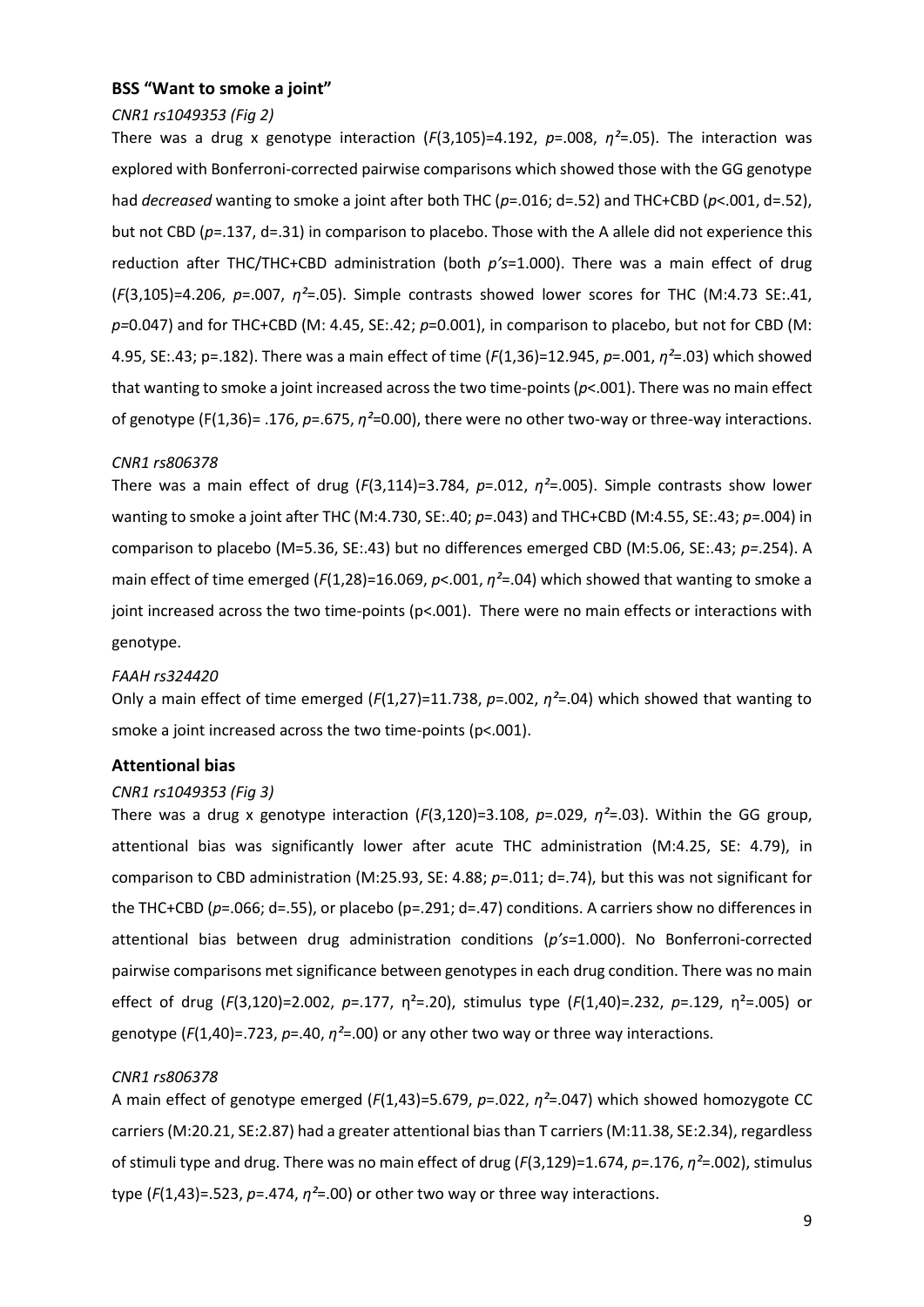## *FAAH rs324420 (Fig 4)*

A drug x genotype interaction emerged (*F*(3,126)=3.385, *p*=.020, *η²*=.003). Bonferroni-corrected pairwise comparisons reveal lower attentional bias, irrespective of stimuli, in the homozygote CC group (M:5.56, SE:3.71) compared to A carriers (M:21.41, SE:5.42) after THC only (*p*=0.02; d=.78). No differences emerged between genotype groups for placebo (p=.518,d=.20), THC+CBD (p=.321; d=.32) or CBD (p=.261; d=.37). Within the CC group, there was a significantly lower attentional bias after THC in comparison to CBD (M:21.14, SE:3.81; *p*=.018; d=.56). There was no main effect of drug (*F*(3,126)=.418, *p*=.740, *η²*=.004) or stimulus type (*F*(1,42)=1.089, *p*=.303, *η²* =.002) or genotype (*F*(1,42)=.169, *p*=.683, *η²*=.001). There were no other two way or three way interactions.

## **Marijuana Craving Questionnaire**

*CNR1 rs1049353* There was no main effect of drug, genotype or drug x genotype interaction.

*CNR1 rs806378* There was no main effect of drug, genotype or drug x genotype interaction.

*FAAH rs324420* There was no main effect of drug, genotype or drug x genotype interaction.

#### Sensitivity Analysis

We included several continuous covariates to our analyses which can be found in the Supplementary Materials.

# **Discussion**

This preliminary study, to our knowledge, is the first to show that the acute effects of cannabinoids on addiction endophenotypes are moderated by genes encoding components of the endocannabinoid system. Specifically, we found drug by genotype interactions for cannabis satiety and salience of appetitive cues for the CNR1 rs1049353 SNP. GG carriers of rs1049353 showed increased satiety and lower salience of cues after THC conditions (vs. placebo/CBD) indicative of intoxication. *A carriers* did not show this suggesting A carriers may be more liable to develop CUD. In regards to CNR1 rs806378, we found a main effect of genotype on the salience of appetitive cues wherein CC carriers showed greater salience to appetitive stimuli, regardless of cue type (cannabis/food) and drug condition. This suggests CC carriers may be more biased to appetitive cues. Finally, in regards to FAAH rs324420, we found a drug by genotype interaction for the salience of appetitive cues showing that *A carriers* showed a greater bias towards appetitive stimuli in comparison to CC carriers suggesting low FAAH functioning is influencing automatic processes related to appetitive cues. Across all three SNPs, genotype did not modulate craving on the marijuana craving questionnaire. These data have important implications. The acute response to cannabis is thought to be a marker of the development of CUD and psychosis from smoking the drug(31). These results may further helps us understand the role of the endocannabinoid system in individual differences in risk and resilience for CUD.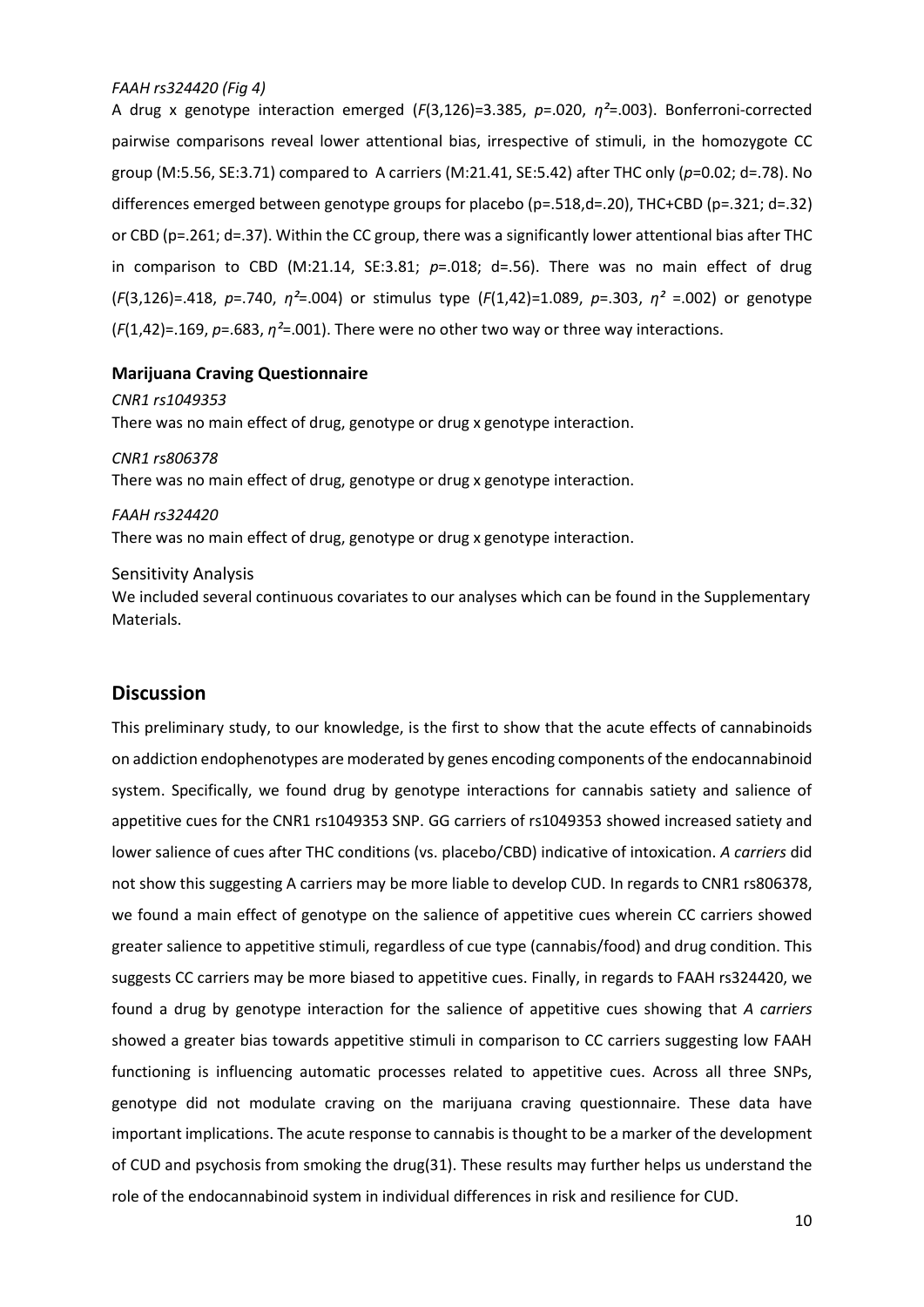CNR1 genes modify the binding of cannabis and endogenous cannabinoids to the CB1R, thus altering the signalling of the endocannabinoid system which is known to play a key role in substance use disorders(12, 17). In the brain, CB1Rs are found on GABAergic and glutamatergic interneurons in areas of the brain associated with reward processing where they regulate the mesolimbic dopaminergic pathway leading to modulation of dopamine release in the nucleus accumbens; a key mechanism in incentive salience attribution(29). In this study, CNR1 genes were found to modulate cannabis users' response to acute administration of cannabinoids on putative endophenotypes such as appetitive cue salience(24) and satiety(30) but not craving and as such, does not support common models of addiction(29). It may be that A carriers of the CNR1 rs1049353 are more liable for CUD because they continue to show attentional bias to appetitive cues and wanting to smoke a joint after acute intoxication. In contrast, the GG carriers showed reductions in these endophenotypes in response to THC administration, as hypothesised. However, GG carriers had greater self-reported cannabis dependence, but the groups did not differ on other drug use measures such as frequency of use, last use of cannabis or years of cannabis use. When we adjusted for frequency of use and severity of dependence, it had no effect on the results, suggesting that this effect was not explained by variation in cannabis use. CC carriers of CNR1 rs806378 showed increased bias for both cannabis and food related cues regardless of drug condition suggesting that CC carriers may be more susceptible to appetitive cues. However, no rs806378-specific effects were seen on cannabis state satiety or craving.

In regards to FAAH, those who are homozygote for the A allele have a 30% reduction in FAAH activity and are a minority of the population (5%)(17, 18), however, it should be noted that in this study, we combined AA and AC carriers to increase power. As a result, A carriers can be used as a human genetic model of elevations in anandamide which may be able to inform whether FAAH inhibitors would have an effect on these intermediate endophenotypes(45). Indeed, FAAH inhibitors have been shown to be effective for treating CUD (16). However research has also shown that those with the C allele have an increased risk of cannabis dependence and related endophenotypes (14, 19-21). In this study, *A carriers* showed a greater attentional bias towards appetitive stimuli in comparison to CC carriers – which would be consistent with some previous research suggesting this polymorphism is associated with emotional-motivational reactivity(46) but contradicts others(47). However, FAAH genotype did not modulate state satiation or craving suggesting that FAAH is modulating attentional processes towards motivationally salient cues, which would support previous research in anxiety disorders(47). This dissociation between measures is not in concordance with common models of addiction that suggest craving, attentional bias and satiety are related so a change in attentional bias would be accompanied with a change in craving(29). FAAH A carriers had significantly fewer years of cannabis use; but when we adjusted for this in the model, results remained unchanged. In this study, low FAAH functioning may be influencing the implicit processes associated with salience of drug cues but did not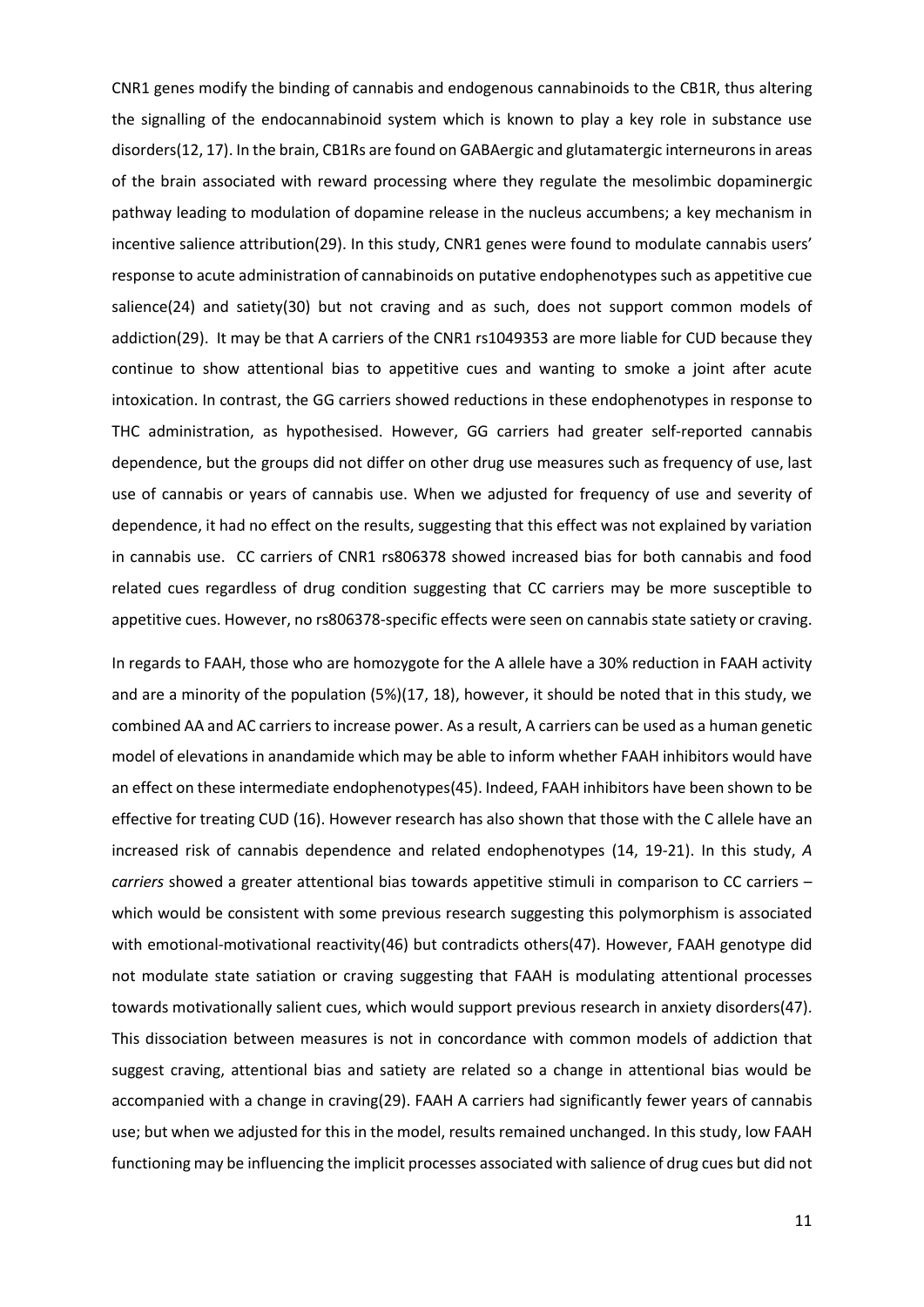influence satiation or craving after acute drug administration – which are arguably more explicit measures of CUD.

In genetic association research, there have been equivocal findings with variants in CNR1 and FAAH genotypes on CUD and this study adds to the data regarding the relationship between these genes and CUD endophenotypes. Future research should investigate the role of genetic variants in the endocannabinoid system on transdiagnostic markers for mental health found in the National Institute of Mental Health (NIHM) Research Domain criteria (RDoC) initiative including neuroimaging and plasma biomarkers - which may be reliable indicators(22). Additionally, the CNR1 and FAAH SNPs noted in this study should be investigated in relation to other cannabis-related harms such as psychotic-like experiences, depression and anxiety as they have already been showed to contribute to psychiatric problems(48). Longitudinal studies are imperative to clarify whether genetic variation influences cannabis dependence – such is the focus of the ABCD study(49). Moreover, the development of polygenic risk scores for cannabis dependence, that can capture a wider range of common genetic variants, should be developed and utilised.

#### Strengths and Limitations

Strengths of this study, include a controlled design of a four-way crossover with THC, CBD and their combination on CUD-related outcomes. One criticism levied at GWAS is that they tend to utilise a dichotomous diagnostic cut off, such as CUD only (22), for which the causes are likely to be complex and involve many mechanisms and predictors . The NIHM RDoC initiative supports research about the biobehavioural dimensions that cut across these prescriptive diagnostics(50). However, such intermediates have remain unexplored for substance use disorders until recently. They are important for understanding biological pathways through which genes shape behaviour. In this study, we took endophenotypes that have strong theoretical and empirical clinical relevance to CUD, potentially more than diagnostic criteria alone, which is a key strength of this highly controlled, experimental study. However, the behavioural genetics approach has also been heavily criticised for its lack of replicability. An inevitable trade-off of this rich phenotyping approach is that the sample size of this study wassmall and there were unequal numbers of each genotype, with a small amount of missing genetic information. The sample size calculation was based on the effects of THC, not on genetic differences but we strictly corrected for multiple comparisons. Given the small cell sizes, this study was only powered to detect small-to-medium effect sizes. It would be important to replicate these findings with a larger sample size allowing for analysis of a dose-response relationship between genotype and risk. Therefore it is important to consider these results as preliminary. Moreover, we did not use prospective genotyping or account for the effects of ancestry and ethnicity. Finally, we were not able to externally validate the consequences of the SNPs, for example, but assessing anandamide levels in the plasma.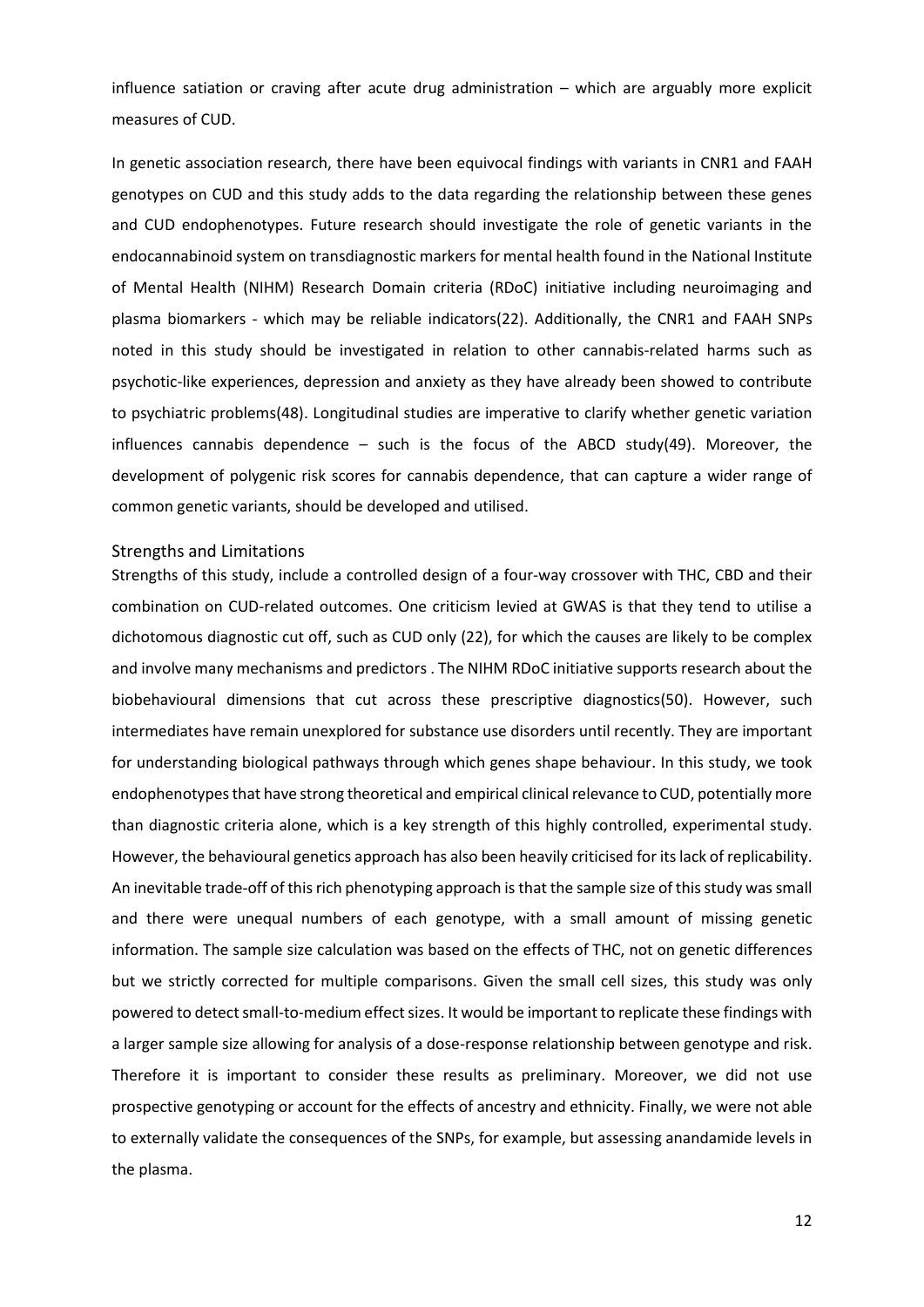# **Conclusions**

In conclusion, we report for the first time that the genes that code for the CB1 receptor and FAAH enzyme are implicated in the acute CUD-related response to acute consumption of cannabinoids. This was found for the salience of appetitive cues and state satiety, but not for craving. These results have important pharmacogenetic implications in regards to recreational users of cannabis who may be more vulnerable to the effects of THC and who may therefore be at greater risk of transitioning into CUD.

# **Funding**

This research was funded by a Medical Research Council (MRC) Grant (G0800268) to HVC and CJAM. CH and MAPB are supported the National Institute for Health Research University College London Hospitals Biomedical Research Centre (NIHR BRC). MAPB is also funded by a UCL Excellence Fellowship and the British Medical Association Foundation for Medical Research. TPF is funded by a Senior Academic Fellowship from the Society for the Study of Addiction.

# **Acknowledgements**

We are grateful to Stork and Bickel for providing us with a Volcano vaporiser to use in this study.

# **Author Contributions**

CJAM and VC designed the protocol. GS and CG conducted the testing assessments. CH, TPF and EB and MB conducted the statistical analysis. CH wrote the manuscript. All authors approved the final version of the manuscript.

# **REFERENCES**

- 1. NESTLER E. J., LANDSMAN D. Learning about addiction from the genome, Nature 2001: 409: 834.
- 2. DEGENHARDT L., FERRARI A. J., CALABRIA B., HALL W. D., NORMAN R. E., MCGRATH J. et al. The Global Epidemiology and Contribution of Cannabis Use and Dependence to the Global Burden of Disease: Results from the GBD 2010 Study, PLOS ONE 2013: 8: e76635.
- 3. VOLKOW N. D., HAMPSON A. J., BALER R. D. Don't worry, be happy: endocannabinoids and cannabis at the intersection of stress and reward, Annu Rev Pharmacol Toxicol 2017: 57: 285-308.
- 4. LOPEZ-QUINTERO C., PEREZ DE LOS COBOS J., HASIN D. S., OKUDA M., WANG S., GRANT B. F. et al. Probability and predictors of transition from first use to dependence on nicotine, alcohol, cannabis, and cocaine: results of the National Epidemiologic Survey on Alcohol and Related Conditions (NESARC), Drug Alcohol Depend 2011: 115: 120-130.
- 5. FREEMAN T. P., VAN DER POL P., KUIJPERS W., WISSELINK J., DAS R. K., RIGTER S. et al. Changes in cannabis potency and first-time admissions to drug treatment: a 16-year study in the Netherlands, Psychol Med 2018: 1-7.
- 6. HINDOCHA C., FREEMAN T. P., SCHAFER G., GARDENER C., DAS R. K., MORGAN C. J. et al. Acute effects of delta-9-tetrahydrocannabinol, cannabidiol and their combination on facial emotion recognition: a randomised, double-blind, placebo-controlled study in cannabis users, Eur Neuropsychopharmacol 2015: 25: 325-334.
- 7. BABALONIS S., HANEY M., MALCOLM R. J., LOFWALL M. R., VOTAW V. R., SPARENBORG S. et al. Oral cannabidiol does not produce a signal for abuse liability in frequent marijuana smokers, Drug Alcohol Depend 2016.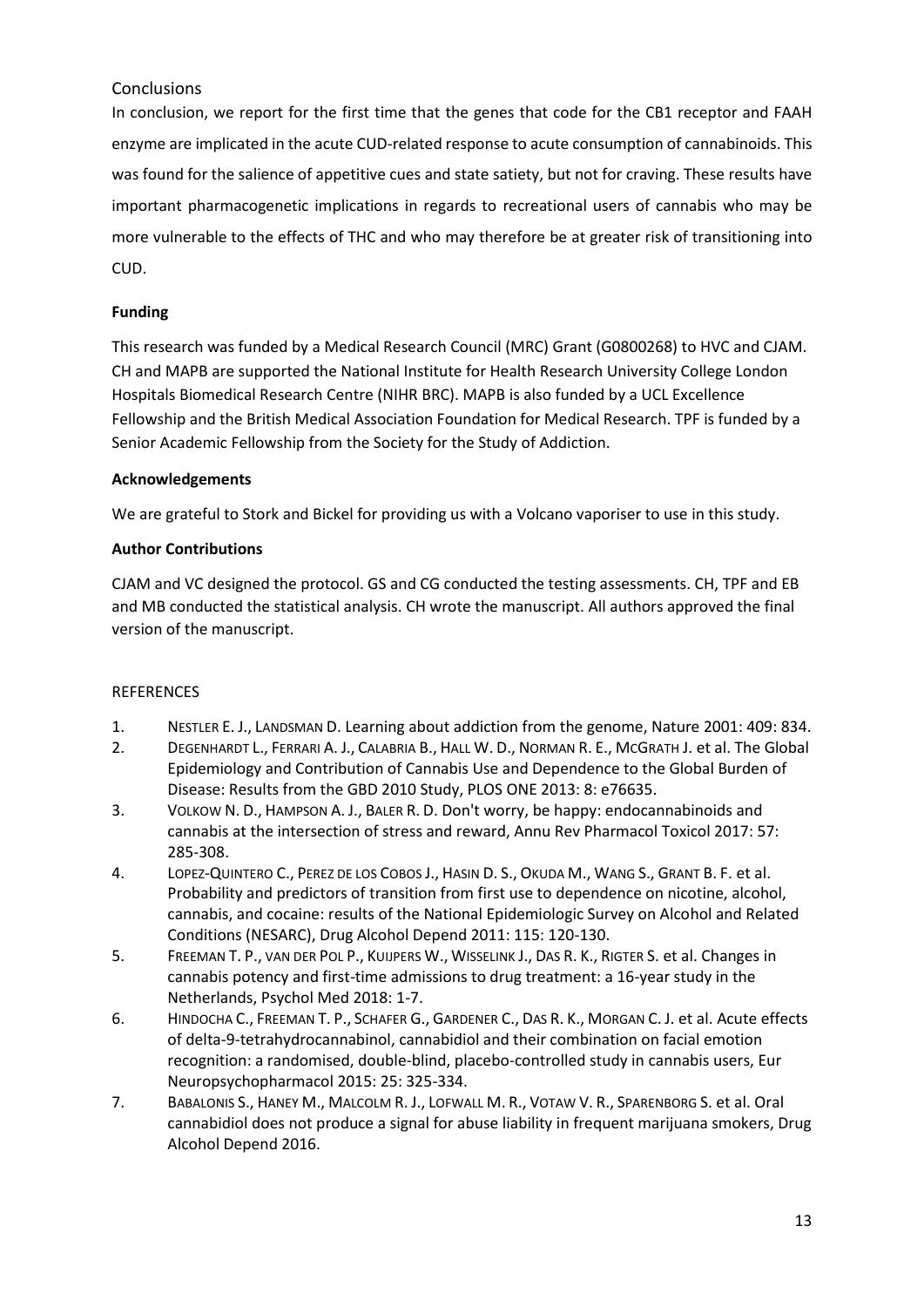- 8. BLOOMFIELD M. A. P., HINDOCHA C., GREEN S. F., WALL M. B., LEES R., PETRILLI K. et al. The neuropsychopharmacology of cannabis: a review of human imaging studies, Pharmacol Ther 2018.
- 9. MORGAN C. J., FREEMAN T. P., SCHAFER G. L., CURRAN H. V. Cannabidiol attenuates the appetitive effects of Δ9-tetrahydrocannabinol in humans smoking their chosen cannabis, Neuropsychopharmacology 2010: 35: 1879-1885.
- 10. DI FORTI M., MARCONI A., CARRA E., FRAIETTA S., TROTTA A., BONOMO M. et al. Proportion of patients in south London with first-episode psychosis attributable to use of high potency cannabis: a case-control study, The Lancet Psychiatry 2016: 2: 233-238.
- 11. MORGAN C., GARDENER C., SCHAFER G., SWAN S., DEMARCHI C., FREEMAN T. et al. Sub-chronic impact of cannabinoids in street cannabis on cognition, psychotic-like symptoms and psychological well-being, Psychol Med 2012: 42: 391-400.
- 12. LÓPEZ-MORENO J. A., ECHEVERRY-ALZATE V., BÜHLER K.-M. The genetic basis of the endocannabinoid system and drug addiction in humans, Journal of Psychopharmacology 2012: 26: 133-143.
- 13. BENYAMINA A., KEBIR O., BLECHA L., REYNAUD M., KREBS M. O. J. A. B. CNR1 gene polymorphisms in addictive disorders: a systematic review and a meta‐analysis, Addict Biol 2011: 16: 1-6.
- 14. FILBEY F. M., SCHACHT J. P., MYERS U. S., CHAVEZ R. S., HUTCHISON K. E. Individual and additive effects of the CNR1 and FAAH genes on brain response to marijuana cues, Neuropsychopharmacology 2010: 35: 967-975.
- 15. HINDOCHA C., FREEMAN T. P., GRABSKI M., STROUD J. B., CRUDGINGTON H., DAVIES A. C. et al. Cannabidiol reverses attentional bias to cigarette cues in a human experimental model of tobacco withdrawal., Addiction 2018: 113 (9): 1696-1705.
- 16. D'SOUZA D. C., CORTES-BRIONES J., CREATURA G., BLUEZ G., THURNAUER H., DEASO E. et al. Efficacy and safety of a fatty acid amide hydrolase inhibitor (PF-04457845) in the treatment of cannabis withdrawal and dependence in men: a double-blind, placebo-controlled, parallel group, phase 2a single-site randomised controlled trial, The Lancet Psychiatry 2019.
- 17. SIPE J. C., CHIANG K., GERBER A. L., BEUTLER E., CRAVATT B. F. A missense mutation in human fatty acid amide hydrolase associated with problem drug use, Proc Natl Acad Sci U S A 2002: 99: 8394-8399.
- 18. CHIANG K. P., GERBER A. L., SIPE J. C., CRAVATT B. F. Reduced cellular expression and activity of the P129T mutant of human fatty acid amide hydrolase: evidence for a link between defects in the endocannabinoid system and problem drug use, Hum Mol Genet 2004: 13: 2113-2119.
- 19. FLANAGAN J. M., GERBER A. L., CADET J. L., BEUTLER E., SIPE J. C. The fatty acid amide hydrolase 385 A/A (P129T) variant: haplotype analysis of an ancient missense mutation and validation of risk for drug addiction, Hum Genet 2006: 120: 581-588.
- 20. SCHACHT J. P., SELLING R. E., HUTCHISON K. E. Intermediate cannabis dependence phenotypes and the FAAH C385A variant: an exploratory analysis, Psychopharmacology (Berl) 2009: 203: 511-517.
- 21. HAUGHEY H. M., MARSHALL E., SCHACHT J. P., LOUIS A., HUTCHISON K. E. Marijuana withdrawal and craving: influence of the cannabinoid receptor 1 (CNR1) and fatty acid amide hydrolase (FAAH) genes, Addiction (Abingdon, England) 2008: 103: 1678-1686.
- 22. AGRAWAL A., VERWEIJ K. J. H., GILLESPIE N. A., HEATH A. C., LESSOV-SCHLAGGAR C. N., MARTIN N. G. et al. The genetics of addiction—a translational perspective, Translational Psychiatry 2012: 2: e140.
- 23. GARLAND E. L., HOWARD M. O. A transdiagnostic perspective on cognitive, affective, and neurobiological processes underlying human suffering, Research on Social Work Practice 2014: 24: 142-151.
- 24. FIELD M., COX W. M. Attentional bias in addictive behaviors: a review of its development, causes, and consequences, Drug Alcohol Depend 2008: 97: 1-20.
- 25. FIELD M., MOGG K., BRADLEY B. P. Cognitive bias and drug craving in recreational cannabis users, Drug Alcohol Depend 2004: 74: 105-111.
- 26. FIELD M. Cannabis 'dependence'and attentional bias for cannabis-related words, Behav Pharmacol 2005: 16: 473-476.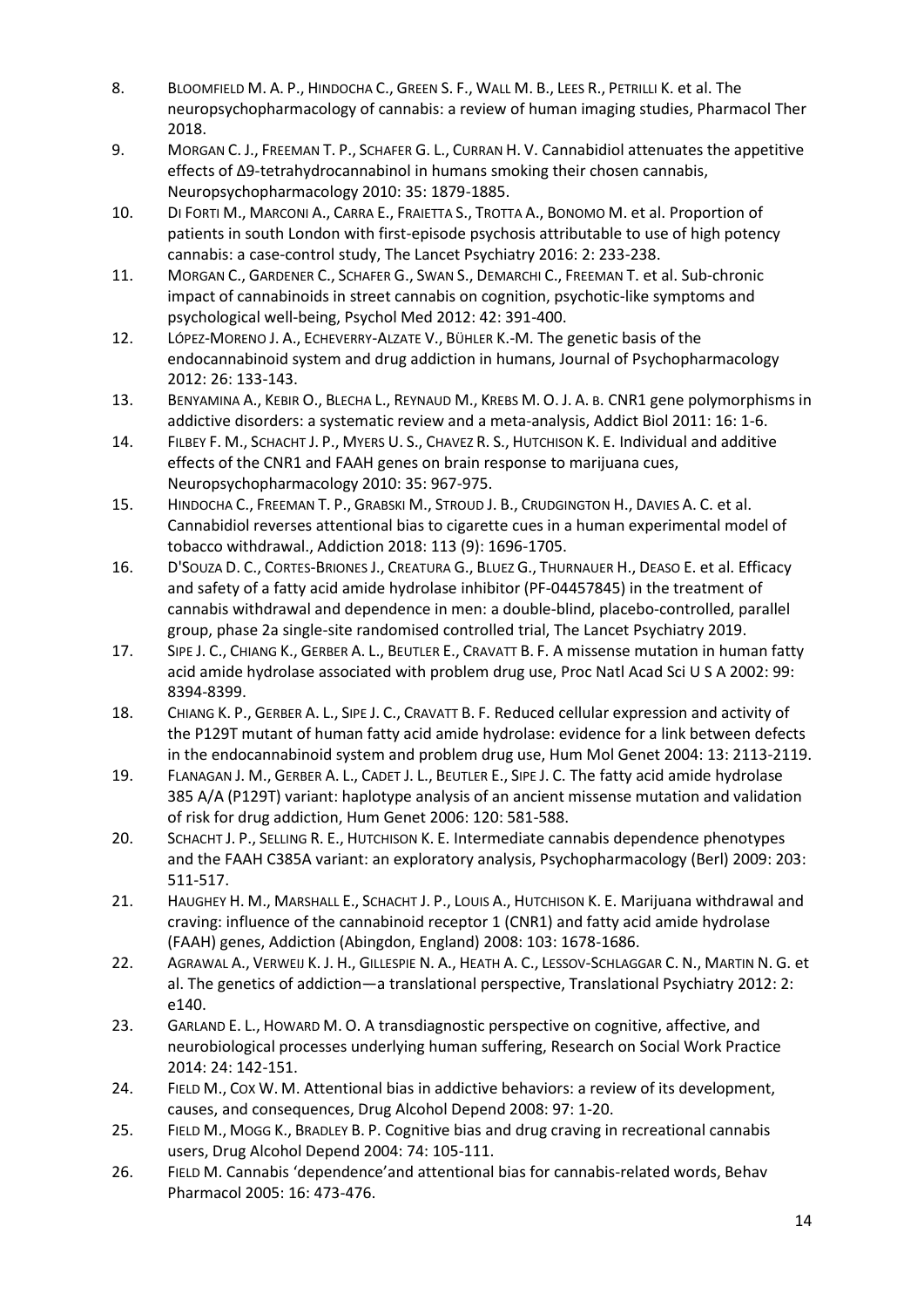- 27. COUSIJN J., GOUDRIAAN A. E., WIERS R. W. Reaching out towards cannabis: approach-bias in heavy cannabis users predicts changes in cannabis use, Addiction 2011: 106: 1667-1674.
- 28. COUSIJN J., VAN BENTHEM P., VAN DER SCHEE E., SPIJKERMAN R. Motivational and control mechanisms underlying adolescent cannabis use disorders: A prospective study, Dev Cogn Neurosci 2015: 16: 36-45.
- 29. ROBINSON T. E., BERRIDGE K. C. Incentive‐sensitization and addiction, Addiction 2001: 96: 103- 114.
- 30. SUSSMAN S., SUSSMAN A. N. Considering the Definition of Addiction, Int J Environ Res Public Health 2011: 8: 4025-4038.
- 31. MORGAN C., FREEMAN T., POWELL J., CURRAN H. AKT1 genotype moderates the acute psychotomimetic effects of naturalistically smoked cannabis in young cannabis smokers, Translational psychiatry 2016: 6: e738.
- 32. FAUL F., ERDFELDER E., LANG A. G., BUCHNER A. G\*Power 3: a flexible statistical power analysis program for the social, behavioral, and biomedical sciences, Behav Res Methods 2007: 39: 175-191.
- 33. MORGAN C. J., FREEMAN T. P., HINDOCHA C., SCHAFER G., GARDNER C., CURRAN H. V. Individual and combined effects of acute delta-9-tetrahydrocannabinol and cannabidiol on psychotomimetic symptoms and memory function, Translational psychiatry 2018: 8: 181.
- 34. BADDELEY A., EMSLIE H., NIMMO-SMITH I. The Spot-the-Word test: A robust estimate of verbal intelligence based on lexical decision, Br J Clin Psychol 1993: 32: 55-65.
- 35. BOSSONG M. G., VAN BERCKEL B. N., BOELLAARD R., ZUURMAN L., SCHUIT R. C., WINDHORST A. D. et al. Delta 9-tetrahydrocannabinol induces dopamine release in the human striatum, Neuropsychopharmacology 2009: 34: 759-766.
- 36. LAWN W., FREEMAN T. P., POPE R. A., JOYE A., HARVEY L., HINDOCHA C. et al. Acute and chronic effects of cannabinoids on effort-related decision-making and reward learning: an evaluation of the cannabis 'amotivational'hypotheses, Psychopharmacology (Berl) 2016: 1-16.
- 37. FREEMAN T. P., MORGAN C. J., HINDOCHA C., SCHAFER G., DAS R. K., CURRAN H. V. Just say 'know': how do cannabinoid concentrations influence users' estimates of cannabis potency and the amount they roll in joints?, Addiction 2014: 109: 1686-1694.
- 38. AGRAWAL A., NELSON E. C., LITTLEFIELD A. K., BUCHOLZ K. K., DEGENHARDT L., HENDERS A. K. et al. Cannabinoid receptor genotype moderation of the effects of childhood physical abuse on anhedonia and depression, Arch Gen Psychiatry 2012: 69: 732-740.
- 39. BECK A. T., WARD C., MENDELSON M. Beck depression inventory (BDI), Arch Gen Psychiatry 1961: 4: 561-571.
- 40. SPIELBERGER C. D., GORSUCH R. L., LUSHENE R. E. Manual for the State-Trait Anxiety Inventory. Palo Alto, CA: : Consulting Psychologists Press; 1970.
- 41. RAINE A. The SPQ: a scale for the assessment of schizotypal personality based on DSM-III-R criteria, Schizophr Bull 1991: 17: 555.
- 42. GOSSOP M., DARKE S., GRIFFITHS P., HANDO J., POWIS B., HALL W. et al. The Severity of Dependence Scale (SDS): psychometric properties of the SDS in English and Australian samples of heroin, cocaine and amphetamine users, Addiction 1995: 90: 607-614.
- 43. BOND A., LADER M. The use of analogue scales in rating subjective feelings, Br J Med Psychol 1974: 47: 211-218.
- 44. HEISHMAN S. J., EVANS R. J., SINGLETON E. G., LEVIN K. H., COPERSINO M. L., GORELICK D. A. Reliability and validity of a short form of the Marijuana Craving Questionnaire, Drug Alcohol Depend 2009: 102: 35-40.
- 45. MAYO L. M., ASRATIAN A., LINDÉ J., HOLM L., NÄTT D., AUGIER G. et al. Protective effects of elevated anandamide on stress and fear-related behaviors: translational evidence from humans and mice, Mol Psychiatry 2018.
- 46. CONZELMANN A., REIF A., JACOB C., WEYERS P., LESCH K.-P., LUTZ B. et al. A polymorphism in the gene of the endocannabinoid-degrading enzyme FAAH (FAAH C385A) is associated with emotional–motivational reactivity, Psychopharmacology (Berl) 2012: 224: 573-579.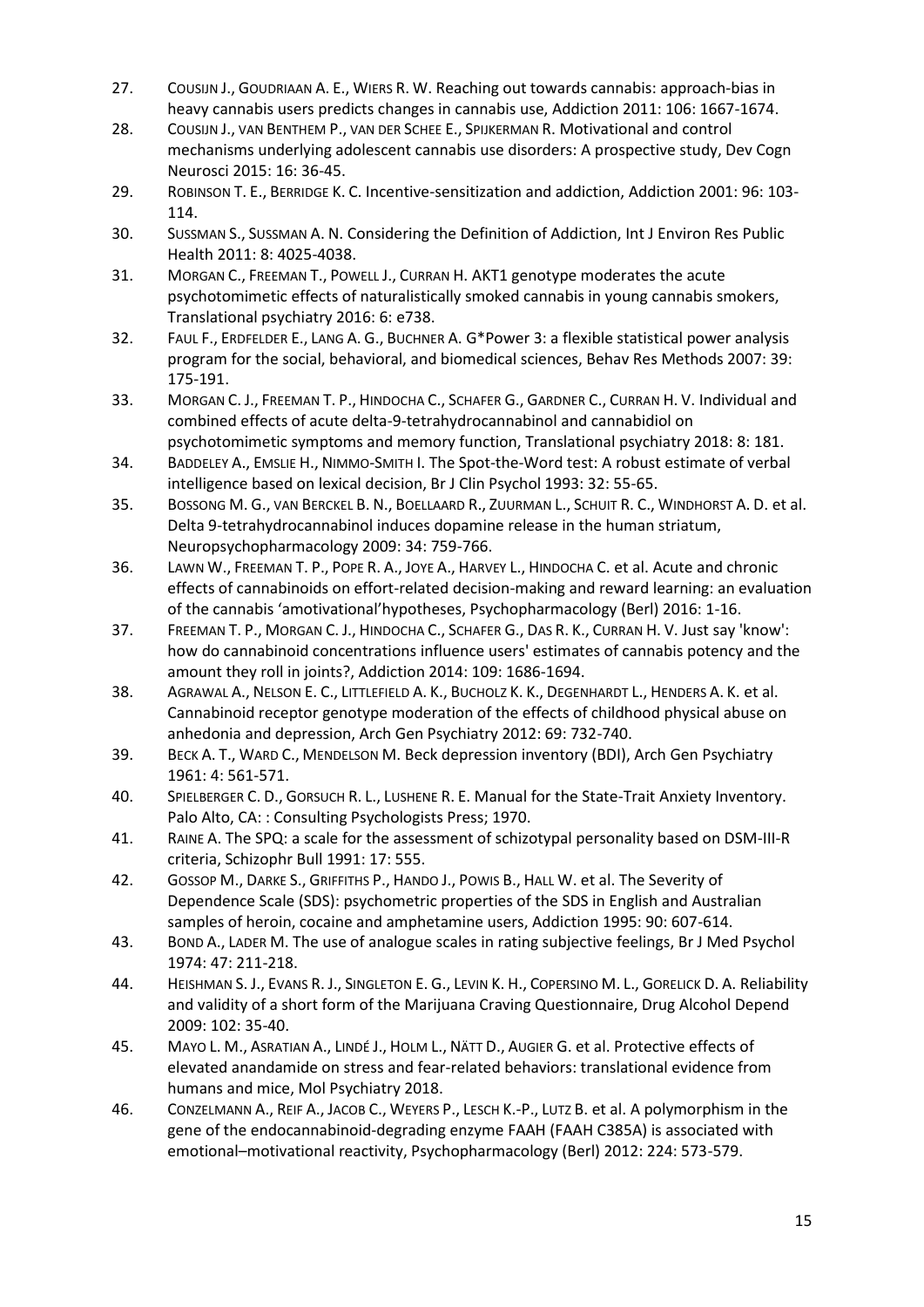- 47. HARIRI A. R., GORKA A., HYDE L. W., KIMAK M., HALDER I., DUCCI F. et al. Divergent effects of genetic variation in endocannabinoid signaling on human threat- and reward-related brain function, Biol Psychiatry 2009: 66: 9-16.
- 48. HILLARD C. J., WEINLANDER K. M., STUHR K. L. Contributions of endocannabinoid signaling to psychiatric disorders in humans: genetic and biochemical evidence, Neuroscience 2012: 204: 207-229.
- 49. LISDAHL K. M., SHER K. J., CONWAY K. P., GONZALEZ R., FELDSTEIN EWING S. W., NIXON S. J. et al. Adolescent brain cognitive development (ABCD) study: Overview of substance use assessment methods, Dev Cogn Neurosci 2018: 32: 80-96.
- 50. INSEL T. R. The NIMH Research Domain Criteria (RDoC) Project: precision medicine for psychiatry, Am J Psychiatry 2014: 171: 395-397.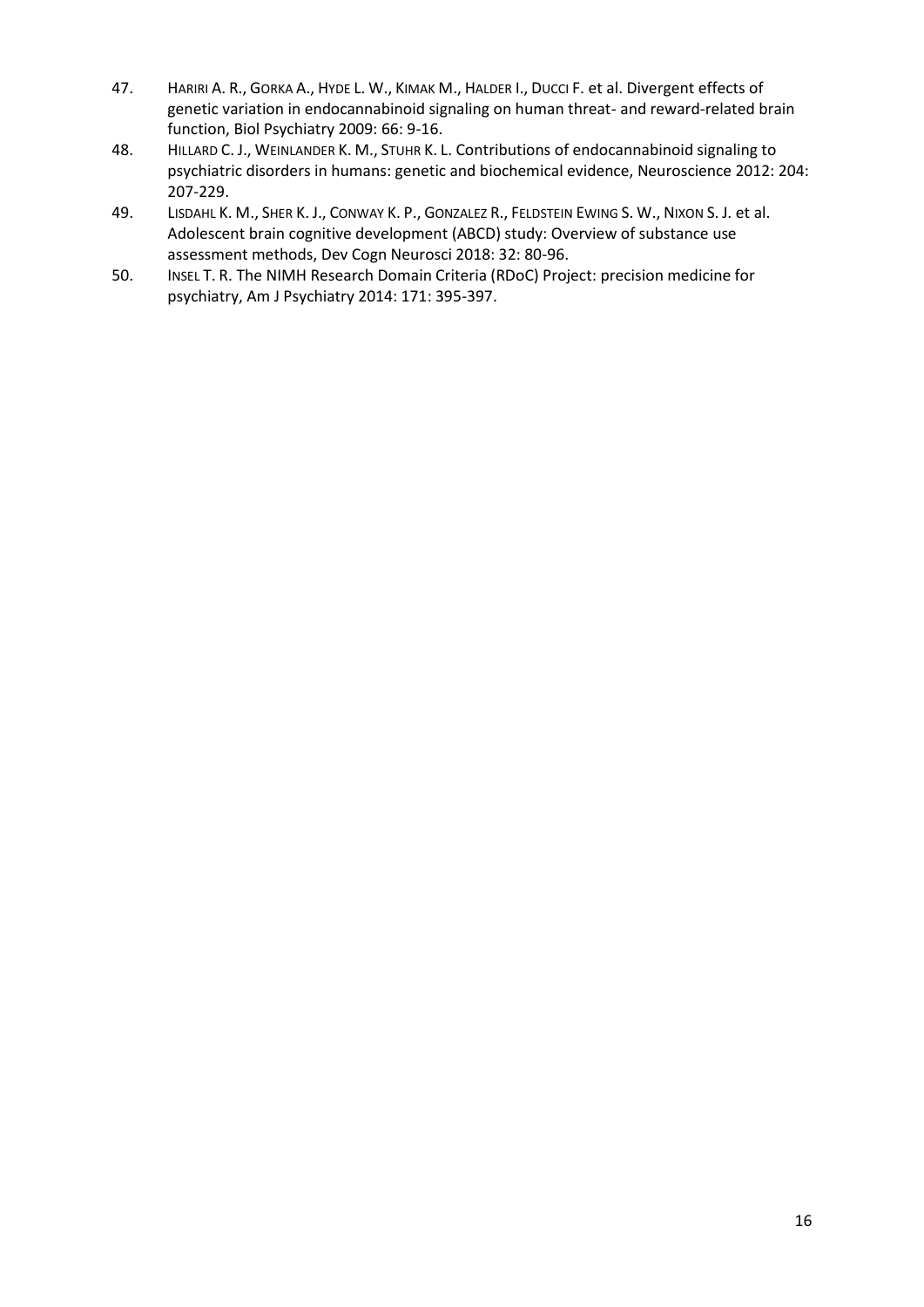|                                |            | CNR1 rs1049353 |                          | <b>CNR1 rs806378</b> |                |                         | <b>FAAH rs324420</b> |         |                                      |
|--------------------------------|------------|----------------|--------------------------|----------------------|----------------|-------------------------|----------------------|---------|--------------------------------------|
|                                | GG         | AA/AG          | <b>Test statistic</b>    | <b>CC</b>            | CT/TT          | <b>Test Statistic</b>   | cc                   | AA/AC   | <b>Test statistic</b>                |
| <b>Total N</b>                 | 20         | 22             | $\chi^2(1) = .293$ , ns  | 18                   | 27             | $\chi^2(1) = .069$ , ns | 30                   | 14      | $\chi^2(1)$ =3.129, ns               |
| (N female)                     | (7)        | (6)            |                          | (6)                  | (8)            |                         | (7)                  | (7)     |                                      |
| Age                            | 21.90      | 21.59          | $F(1,40) = .265$ , ns    | 21.44                | 22.00          | $F(1,43) = .953$ , ns   | 21.87                | 21.79   | $F(1,43) = .018$ , ns                |
|                                | (1.94)     | (1.94)         |                          | (1.98)               | (1.79)         |                         | (1.92)               | (1.72)  |                                      |
| Race/Ethnicity (self-reported) |            |                |                          |                      |                |                         |                      |         |                                      |
| <b>White British</b>           | 14         | 17             |                          | 12                   | 20             |                         | 23                   | 8       |                                      |
| <b>Other Ethnic Group</b>      | 6          | 5              | $\chi^2(1) = 28$ , ns    | 6                    | $\overline{7}$ | $\chi^2(2) = .005$ , ns | $\overline{7}$       | 5       | $\chi^2(1)$ =1.03, ns                |
| <b>Frequency of</b>            | 19.75      | 17.72          | $F(1,40) = .394$ , ns    | 20.36                | 17.98          | $F(1,43) = .548$ , ns   | 19.53                | 17.21   | $F(1,42) = .452$ , ns                |
| cannabis use                   | (10.95)    | (10.21)        |                          | (10.15)              | (10.82)        |                         | (17.21)              | (10.21) |                                      |
| Severity of                    | 4.05       | 2.09           | $F(1,40)=4.585, p=0.038$ | 3.55                 | 2.56           | $F(1,43)=1.187$ , ns    | 3.47                 | 1.71    | $F(1,42)=3.345$ , ns                 |
| Dependence                     | (3.62)     | (2.21)         |                          | (3.70)               | (2.47)         |                         | (3.26)               | (2.16)  |                                      |
| Last use of cannabis           | 3.25       | 7.81           | $F(1,40) = .652$ , ns    | 2.94                 | 8.00           | $F(1,43) = .848$ , ns   | 2.63                 | 13.43   | $W(1, 12) = 1.624$ , ns <sup>a</sup> |
|                                | (3.17)     | (25.09)        |                          | (1.98)               | (23.14)        |                         | (1.87)               | (31.67) |                                      |
| <b>Years of cannabis</b>       | 6.80(2.31) | 6.02           | $F(1,40) = .854$ , ns    | 6.00                 | 6.31           | $F(1,43) = .138$ , ns   | 6.83                 | 4.96    | $F(1,42)=3.557, p=.035$              |
| use                            |            | (3.05)         |                          | (2.57)               | (2.91)         |                         | (2.64)               | (2.68)  | $\ast$                               |
| <b>SPQ total</b>               | 19.05      | 16.55          | $F(1,40) = .320$ , ns    | 19.83                | 15.15          | $F(1,43)=1.214$ , ns    | 14.07                | 22.36   | $F(1,42)=3.542, ns$                  |
|                                | (12.41)    | (15.86)        |                          | (13.43)              | (14.32)        |                         | (9.92)               | (19.46) |                                      |
| <b>BDI</b>                     | 13.30      | 7.91           | $F(1,40)=3.651$ , ns     | 11.96                | 8.48           | $F(1,43)=1.485,$ ns     | 9.23                 | 10.79   | $F(1,42) = .253$ , ns                |
|                                | (9.42)     | (8.87)         |                          | (10.79)              | (8.25)         |                         | (9.16)               | (10.32) |                                      |
| <b>STAI</b>                    | 43.50      | 40.41          | $F(1,40) = .976$ , ns    | 42.44                | 40.04          | $F(1,43) = .575$ , ns   | 40.47                | 42.14   | $F(1,42) = .239$ , ns                |
|                                | (11.40)    | (8.81)         |                          | (11.55)              | (9.63)         |                         | (10.95)              | (10.95) |                                      |

*Table 1: Means (SD) for demographic, mental health and cannabis use variables for each of the genotype groups.* 

Notes: <sup>a</sup> - Welch's Test, <sup>b</sup> Includes White Other, mixed white and black Caribbean, mixed white and black African, any other mixed background, Asian/British Asian, any other Asian/British Asian background, Black/British Caribbean, Chinese and any other ethnic group, \* indicated significant difference at p ≤0.05